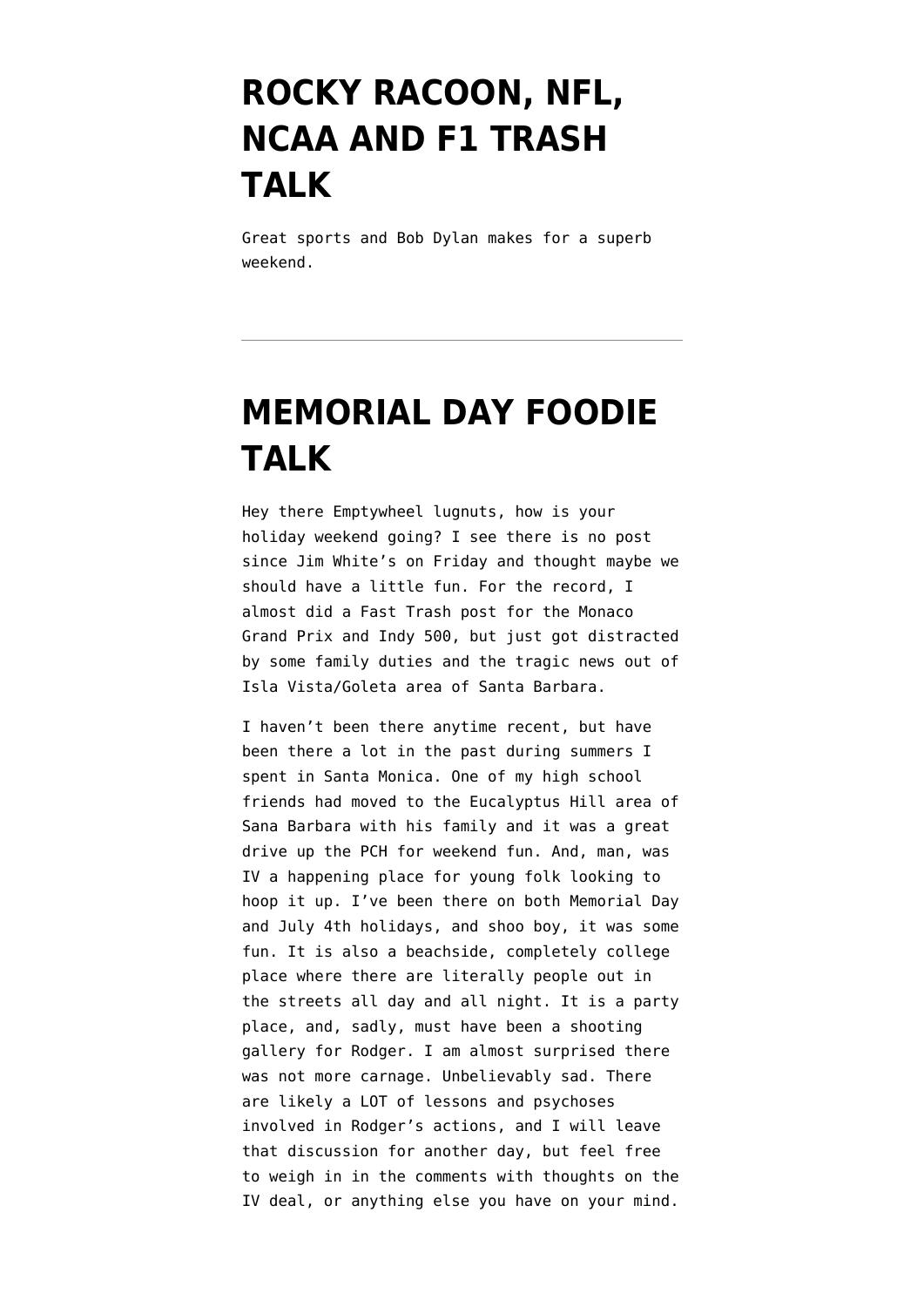But the title of this post was food, and so food shall be discussed! I started off with this:



**bmaz** @bmaz · 47m Is it so wrong to have giant machaca tacos for breakfast while my wife is away at voga? Expand ← Reply *i* Delete \* Favorite ••• More

Well, here is the thing. I got busted. Seriously busted. My wife walks in from yoga and says "I smell tacos; did you have tacos? For breakfast??" Uh, yeah, I did. And I was stupid enough to think I could hide it from her finely tuned Italian culinary nose. Ooops.

But, if that were not sufficient comeuppance, Ms. Wheel tagged in with this:



Yeah, well, that sounds pretty awesome actually!

Here we plan on steaks and burgers for the next two days. And probably some good beer for good measure. Did I note that we now have Founder's Beer here? Ms. Wheel can no longer hold that over my head.

Well, Monaco is over. Rosberg wins from pole and Hamilton second from P2 on the grid. I am sure Hamilton is sulking and brooding as usual. As I whip this out, the Indy 500 is on. Nearing lap 130. dixon, Montoya, Hunter-Reay, Hildebrand and Power are the top five. All have the chops and car to win. So too does Castroneves. We shall see. Kurt Busch, the NASCAR driver trying to be (I think) only the second driver to drive both Indy and the NASCAR World 600 in one day, has never really been a factor, although he is currently at 15th in the running order. The race has been ridiculously clean and yellow flag free so far, which is refreshing.

Open thread, what you all eating and thinking about?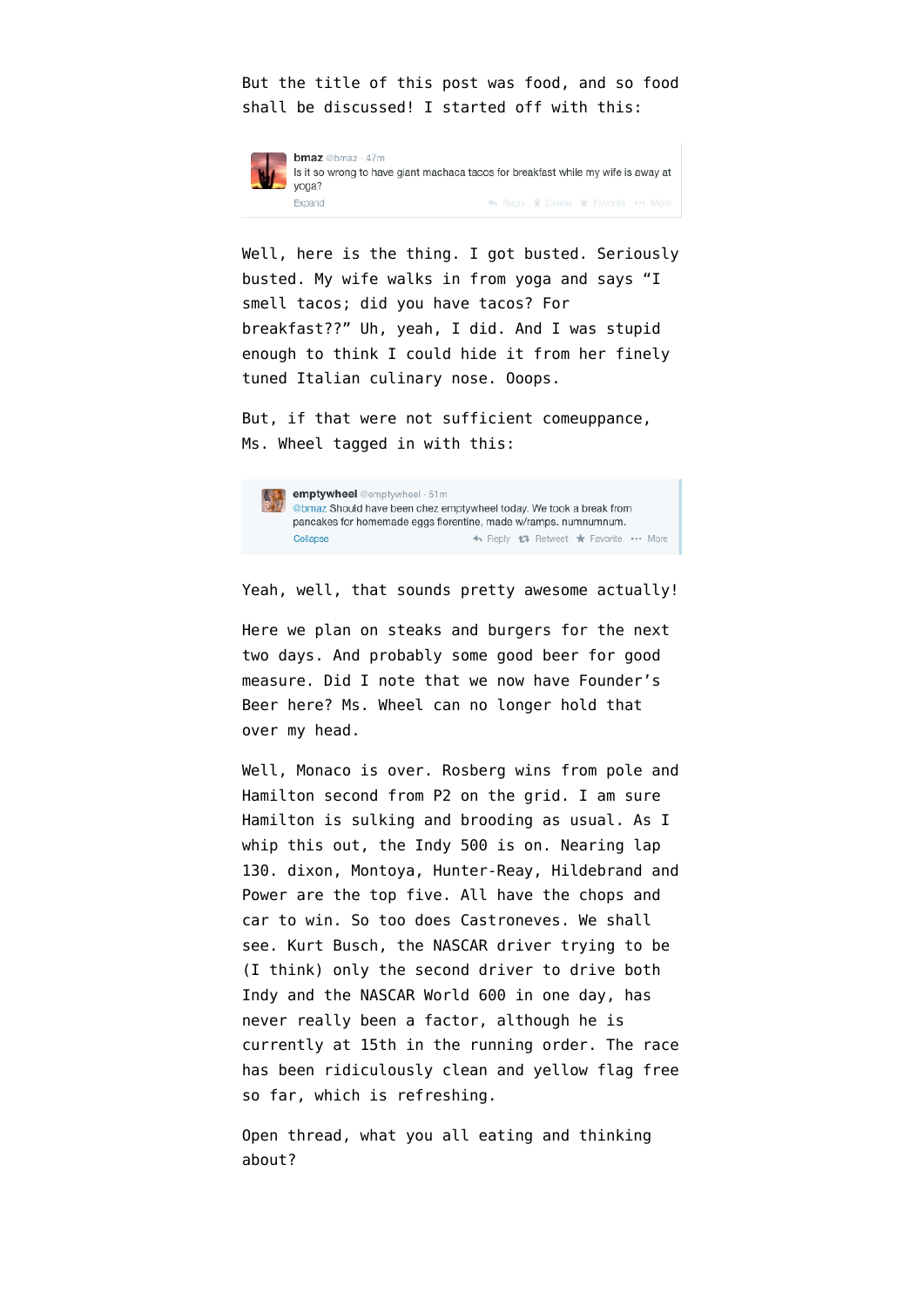#### **[FORMULA ONE TRASH](https://www.emptywheel.net/2013/03/15/formula-one-trash-talk-the-circus-comes-to-oz-town/) [TALK: THE CIRCUS](https://www.emptywheel.net/2013/03/15/formula-one-trash-talk-the-circus-comes-to-oz-town/) [COMES TO OZ TOWN](https://www.emptywheel.net/2013/03/15/formula-one-trash-talk-the-circus-comes-to-oz-town/)**

Hi there Wheel, Empty, and and otherwise gear heads, it is time for Spring Trash Talk. There is a lot under foot, Spring Training in Major League Baseball, free agency season and pending entry draft in the NFL, the somewhat diminished fortunes of the NBA and, most of all, FORMULA ONE! The Circus season is upon us, and it is starting down under in the Land of Oz.

Appears we are starting off where we left off: there is yet no reason to believe the Red Bulls of Sebastian Vettel and Mark Webber are anything less than the cars to beat. But, that being said, there is also no reason to think that the Ferrari and McLarens are anything less than the threat that they were at the end of last season. Drivers make a difference in F1, and Fernando Alonso and Jenson Button are very, *very* good drivers. And their cars are not chopped liver either. For the *clear* superiority of the Red Bulls, and even the McLarens for that matter, Fernando Alonso pulled off one of the greatest performances in the history of F1 with inferior equipment last year. Alonso was only 3 measly points behind Vettel in the final Driver's standings. Simply astonishing.

The opening two practice sessions for the Australian GP were late last night my time; i.e. between 9 pm and 12 am whatever the heck time AZ is. (Daylight savings time really screws with our heads here, cause we don't do that). Bottom line…..not much has changed.

Okay, if I were pleading guilty (I would never!) to a heinous offense under truth serum to make sure I was cray cray (yeah, okay, this is some stupid shit too) I MIGHT admit that a lot of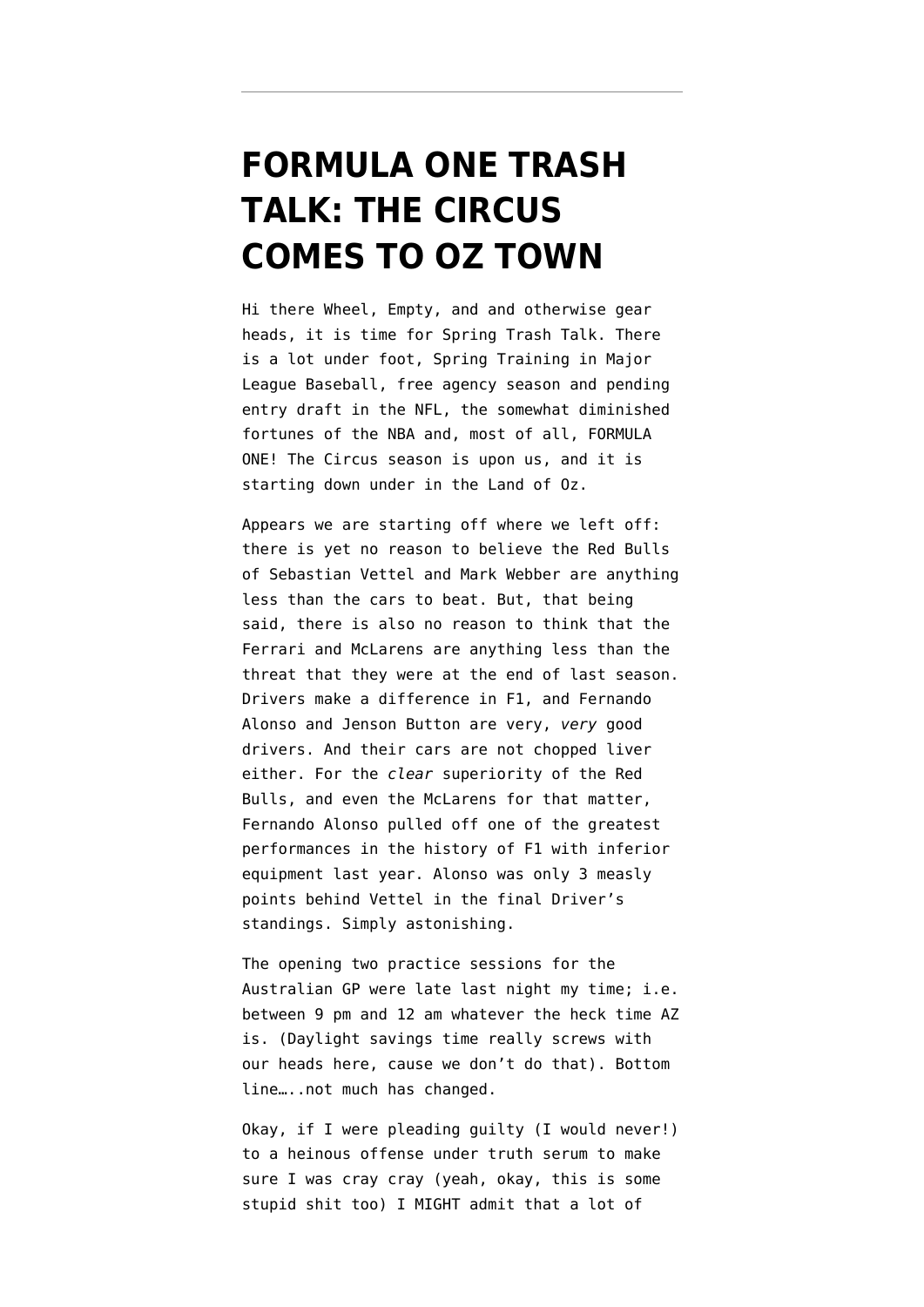this post was written from a series of taco joints in Old Town Scottsdale. It is nowhere near as opulent as it sounds; hell even the mariachi music is piped in like Muzak. And the 60 something threesome at the table next to me looks like their Winnebago may be illegally parked out on Camelback Road.

Where were we? Okay, back to the Australian GP. Here is what Brad Spurgeon thought:

> Red Bull and Sebastian Vettel have won all the titles for the last three seasons. Vettel became only the third driver in Formula One history to win three drivers' titles in a row, after Juan Manuel Fangio in the 1950s and Michael Schumacher last decade. Only Schumacher, Fangio and Alain Prost have won more than three titles, with seven, five and four, respectively. So both Vettel and the team have more pressure on them than ever. Still, Red Bull has the advantage of the consistency of keeping the same two drivers and technical team, and Mark Webber is still pushing for his own final career chances to capture the drivers' title. With the great designer Adrian Newey leading the way, Red Bull should remain among the strongest.

As a lifelong aficionado of Scuderia Ferrari, I would kill to demur. But, I cannot; I think that is right. Still. As to the beloved Prancing Horse, well, from the lens of the season start, it will take another superhuman drive for the ages by Fernando Alonso to keep Ferrari in the chips.

That leaves McLaren and Mercedes fighting for sloppy thirds. Maybe it will come to be that one will blast out of nowhere to be a contender for King Vettel's Crown, but it is really hard to see. Lewis Hamilton proved himself to be a self absorbed punk at the more superior team, McLaren; now he will try to do what Michael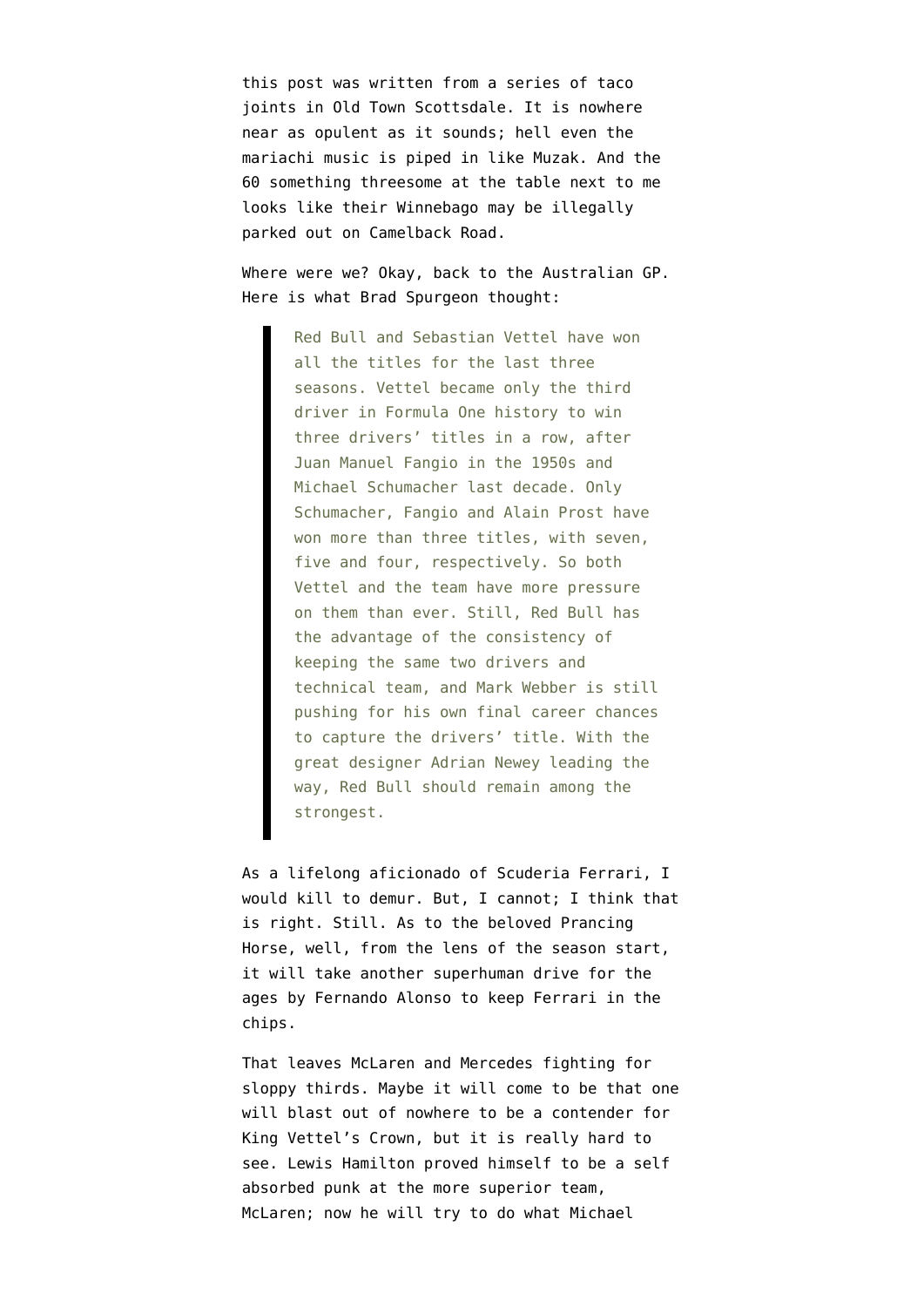Schumacher could not at fast, but unreliable, Mercedes. Please. Juan Pablo Montoya performed better and was sent packing to NASCAR.

For all the sturm and drang, for all the off season shuffle, the Championship will still be fought for between Red Bull and Ferrari, with a decided advantage to the former.

Let the Circus games begin!

And, then, there is the NFL free agency merrygoround. Heck, I do not know who are the winners and losers at this point. But, a quick take says the Steelers and Cardinals, the teams of local pricks bmaz and Scribe, did not do well.To be kind. Probably nobody did worse than the Cardinals, who signed an aging punt return specialist that even the Cleveland Browns did not care about anymore, and let go Kevin Kolb, the only even practice squad level NFL quarterback they had. Seriously, what kind of addled mentally challenged assholes are running the Cardinals? Oh, wait, it is *still* the fucking Bidwell family. Who could have guessed from this level of rank pathetic incompetence??

The Deetroit Kittehs seem to have done very well. If they can keep their peeps healthy and out of the klink, they may have the greatest show on fake turf. The Pats lost Welker's whining wife (and shitloads of clutch catches in the slot and over the middle) BUT gained a sometimes fragile Danny Amendola. Amendola was the successor in kind at the Pirate attack fun/gun at Texas Tech. Amendola is actually every bit the route runner, and even faster, than Welker. But he ain't as predictable, nor as reliable, as Welker. This could be a wash, or it could be a loss. Time will tell. The Pat's defense and, especially, secondary looks to be much improved.

Other than the above, the Squawks got Percy Harvin and some other studs, and the Niners got some too. Whoo weee baybee, the gold rush is on on the left coast.

MLB is in Spring Training; let me tell ya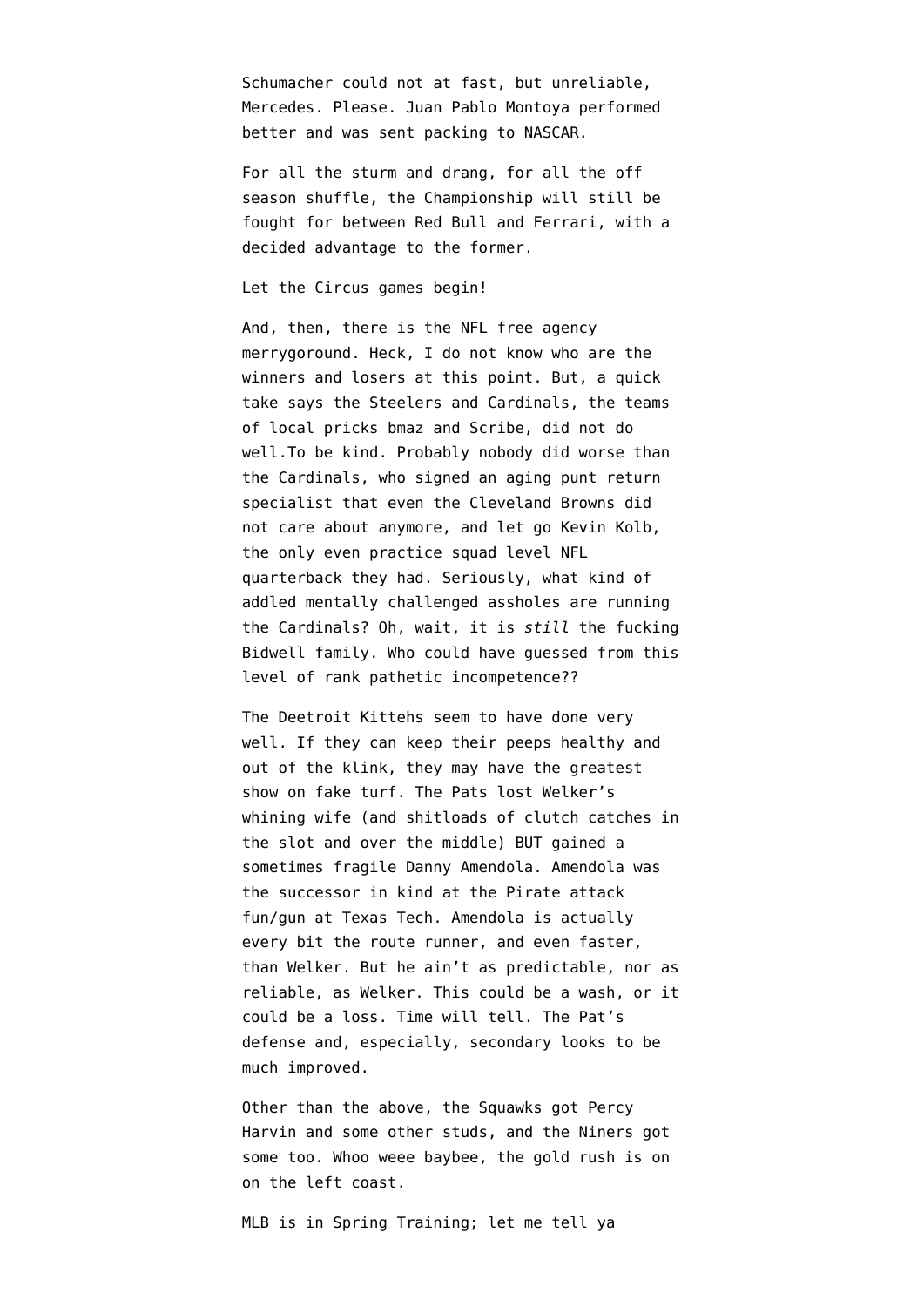something brother, it is fucking hot here. The NBA is in the stretch run, but the only question of interest I see is what lower seed will the Lakers fill? 8? 7? 6 looks bleak, but not impossible; though I would be shocked. We will return to that in a roundball post later. As we will with the student athletes for March Madness, and very soon.

Rock it, Talk it, Jayhawkit. Get yer sweve on Wheelies. Light it up.

Music by BB King, Bono and the band.

# **[CHRISTMAS AT](https://www.emptywheel.net/2012/12/24/christmas-eve-at-emptywheel-friends-current-and-past/) [EMPTYWHEEL: FRIENDS](https://www.emptywheel.net/2012/12/24/christmas-eve-at-emptywheel-friends-current-and-past/) [CURRENT AND PAST](https://www.emptywheel.net/2012/12/24/christmas-eve-at-emptywheel-friends-current-and-past/)**

And so we reach another Christmas Eve together here at the Emptywheel Blog. And I mean together, because this is a community, from Marcy, Jim White and me, to all of you who participate here with us. You are not just names on a computer screen, you are our friends and colleagues.

We deal with a lot of hard, and far too often infuriating and depressing, topics. Sometimes you just want to scream, because really success seems to be measured only in whether you can slow down by a fraction, or put a slight dent in, the bad things going on in this country and the world.

Occasionally, however, there are truly bright spots in what we cover and push. One of these is certainly the movement on marriage equality and equal protection for sexual preference. Another is, as problematic as they are in their own right, the victory of the Democrats and Obama over a slate of Republicans who would have materially regressed about everything we hold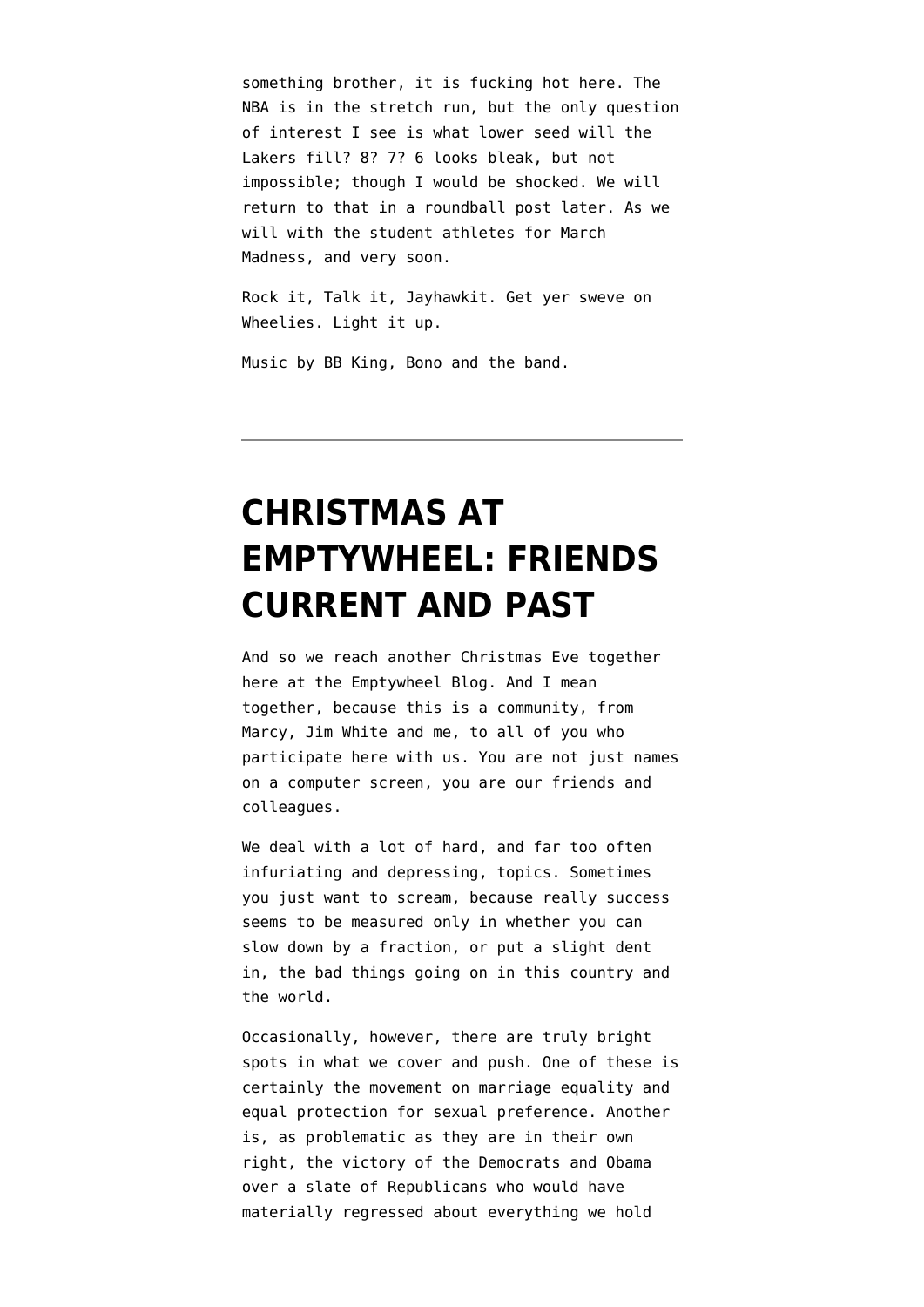near and dear. It may be small solace, but it is far better than the alternative. So there are good things too.

But the one irreducible minimum is, despite the passion we all have for various subjects and policies, life will actually always plug on one way or another for most, it is simply a matter of how it does so. And that is really something too easily lost sight of…what really counts when you get down to it are the people.

Here at Emptywheel, so it is the people who really count too. And we would like to take a moment to thank you for sharing your time, your experience, your knowledge, your humor and yourselves. It makes all of us richer and that is something to be thankful for as we look forward to Christmas day and the week of festivities that culminates in New Years Day. Health and happiness to one and all.

I'd also like to take a minute to remember that not all are doing well. Some are struggling and have health problems. We know of several, but it would not be appropriate to discuss the individual situations. Just know that we know, we care and our thoughts are with you.

And then there are those that we have lost along the way this year. One in that category really stands out. One year ago tonight, our friend, colleague, and contributor to this blog, [Mary](http://www.emptywheel.net/2012/02/06/in-memoriam-mary-beth-perdue/) [Perdue, passed away](http://www.emptywheel.net/2012/02/06/in-memoriam-mary-beth-perdue/). We miss Mary a lot, both in content and in her unique character. I constantly see discussions and think "Damn, Mary would have been all over this".

However, Mary is not the only important voice here that has gone dark this year. We also seem to have lost MadDog. I first encountered MadDog at FDL during pretrial proceedings in the Libby case. We both quickly became regulars at the precursor to Emptywheel, known as The Next Hurrah. He followed us from TNH to Firedoglake and then to here. Like Mary, MadDog was a constant colleague with a well developed sense of irony and sharp analytical skills. The [last](http://www.emptywheel.net/2012/09/11/bittersweet-justice-for-bradley-birkenfeld/#comment-404305)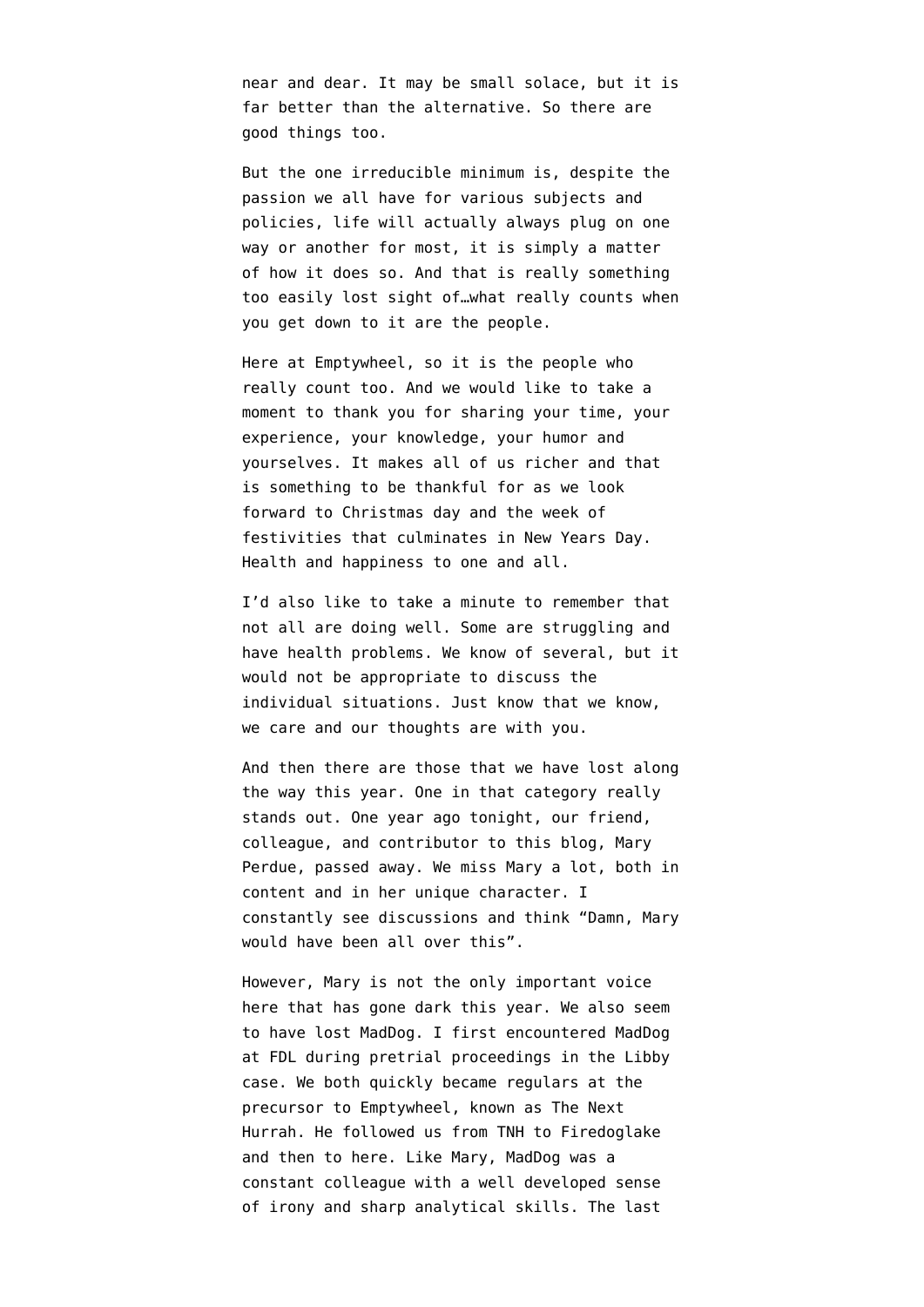[comment by MadDog](http://www.emptywheel.net/2012/09/11/bittersweet-justice-for-bradley-birkenfeld/#comment-404305) was on September 11 at 8:16 pm, since then a deafening silence. We have tried to determine what happened by both email and phone, but no luck so far. We miss him greatly.

In that regard, I want to excerpt part of a post we did in [memory of Mary](http://www.emptywheel.net/2012/02/06/in-memoriam-mary-beth-perdue/) when we learned she had passed. Not just to honor her again, but because much of it applies to the nature of all who participate here, have participated here, and how we feel about them and you:

> The internet is a strange and wonderful thing. Just about everyone and everything in the world is on it, even though it is



nothing but data in the form of binary computer code traversing by random electrons. Yet thought is crystalized, and friendships born and nurtured, through commonality of interest and purpose. And so it is here at Emptywheel, where many of us have been together since the days at The Next Hurrah, through years at Firedoglake, and now at our new home. Just because it germinates via the net does nothing to detract from the sense of community, friendship and admiration for each other gained over time.

With profound sadness, I report we have lost a true friend, and one of our longest tenured contributors, Mary. [Mary](http://obit.ziemerfuneralhome.com/obitdisplay.html?id=1006662) [Beth Perdue](http://obit.ziemerfuneralhome.com/obitdisplay.html?id=1006662) left us on Christmas Eve, December 24, 2011.

Here at Emptywheel, she was just Mary; and she was so much more than a simple obituary can convey. She was funny, kind, and, most of all, razor sharp in analysis of extremely complex issues

….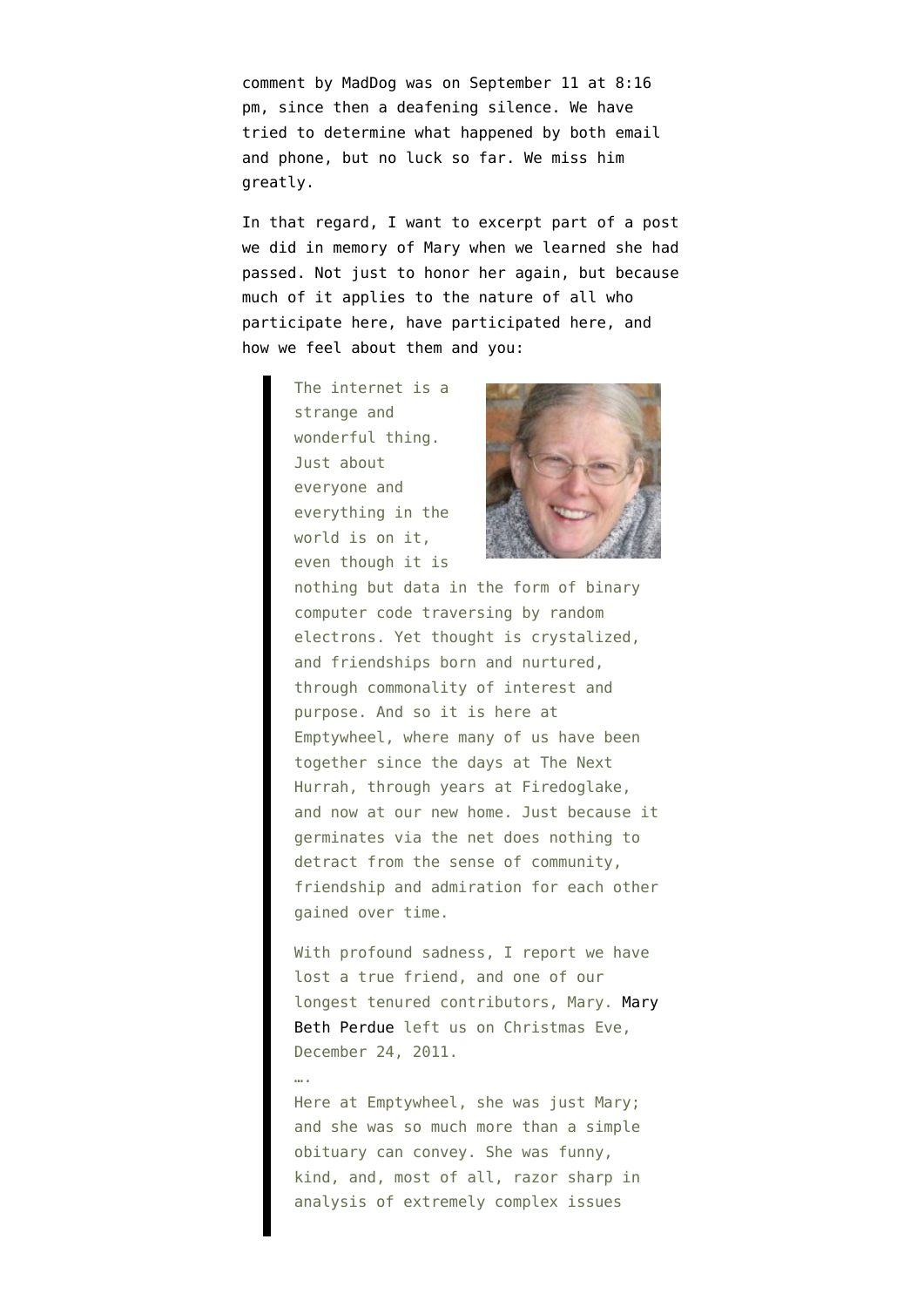surrounding torture, indefinite detention, international human rights, illegal wiretapping and executive branch overreach.

But this is the way it is with one and all here. You all contribute so much. Thank you. All here are indeed more than electrons and impersonal screen names.

It is the people – you – that count. Marcy, Jim and I raise a glass of fine IPA in toast to one and all. So, as you sit down with your families and friends for Christmas Eve, Christmas Day and the holiday week, from our family to yours, enjoy and thanks!

This is an open thread for all things – news, politics, cooking, sports, holiday greetings and all manner of discussion. Music by the incomparable Alicia Keys.

# **[THE GREATEST LIVE](https://www.emptywheel.net/2012/11/23/the-greatest-live-rock-and-roll-albums-ever/) [ROCK AND ROLL](https://www.emptywheel.net/2012/11/23/the-greatest-live-rock-and-roll-albums-ever/) [ALBUMS EVER](https://www.emptywheel.net/2012/11/23/the-greatest-live-rock-and-roll-albums-ever/)**

Rolling Stone has a readers poll on the greatest live rock and roll albums of all time. The [article is here.](http://www.rollingstone.com/music/pictures/readers-poll-the-10-best-live-albums-of-all-time-20121121) The list is as follows:

1) The Who "Live At Leeds" 2) Allman Brothers "Live at the Filmore East" 3) Peter Frampton "Frampton Comes Alive" 4) Rolling Stones "Get Yer Ya Yas Out" 5) Kiss "Alive" 6) Deep Purple "Made In Japan" 7) Little Feat "Waiting For Columbus" 8) Nirvana "MTV Unplugged in New York" 9) The Band "The Last Waltz" 10) Bob Seger "Live Bullet"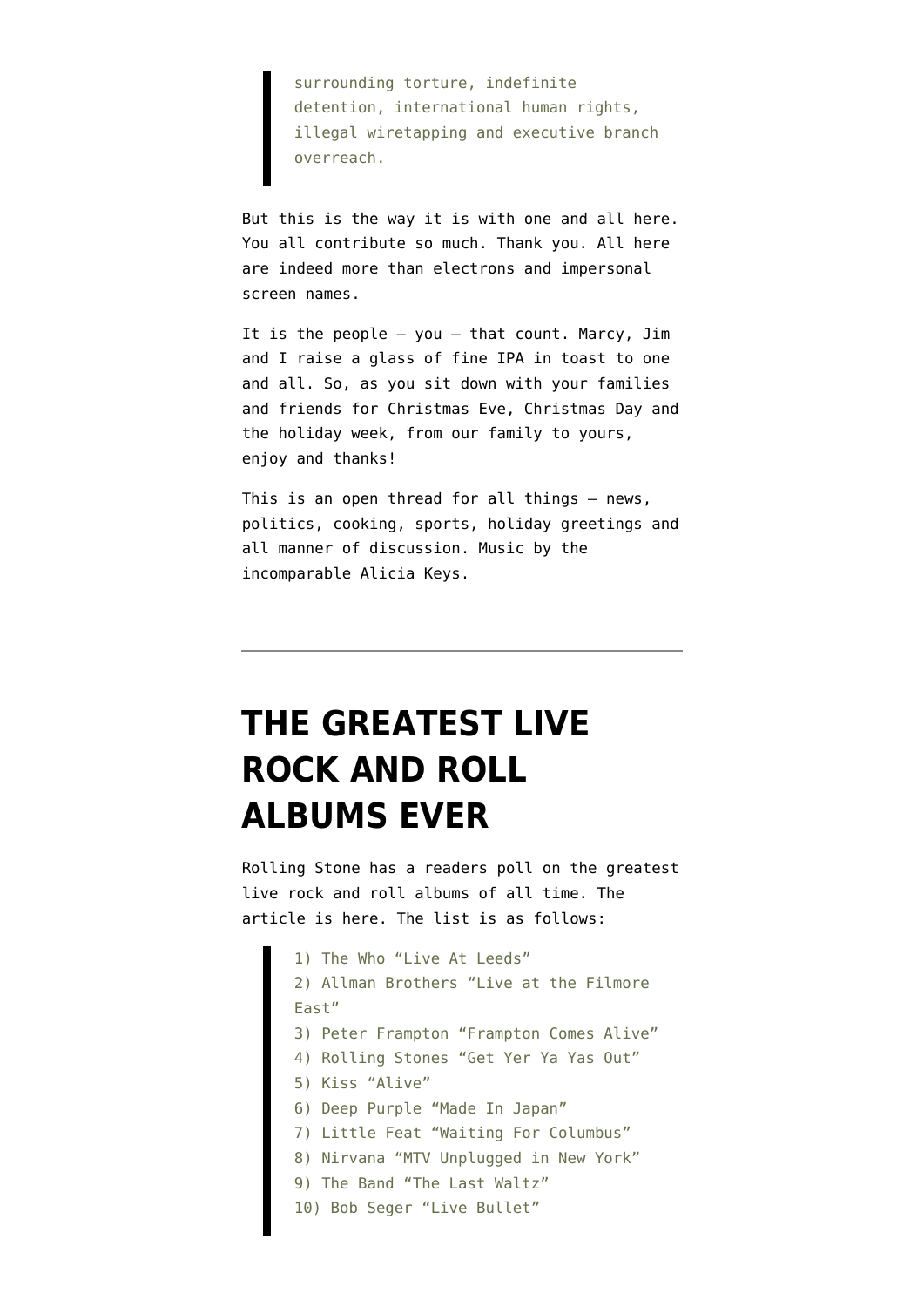I am kind of shocked, completely shocked, that I agree with most all of the list. It is really good. First off, and this is a positioning quibble, so not that important, but I think the Stones "Get Yer Ya Yas Out" is the greatest live rock and roll album ever, not the fourth best.

I would not have Frampton Comes Alive on my list. It was unquestionably one of, if not the, best selling and most popular live albums in history; but it was not musically that great of shakes. In its place I would unquestionably put "Full House" by the J. Geils Band (anybody who leaves this off of their list is either nuts or doesn't know the album).

Secondly, "Alive" by Kiss is actually pretty great in a way. But I would replace it with "Live At The Apollo" by James Brown. Other than that, Rolling Stone's list is darn good.

Here are five Honorable Mentions that are so good, it is a crime they are not listed:

> Jefferson Airplane "Bless Its Pointed Little Head" Bob Dylan "The Royal Albert Hall Concert" Lou Reed "Rock and Roll Animal" Derek And the Dominoes "In Concert" Thin Lizzy "Live and Dangerous"

Well, those are my thoughts. What are yours? This is a open for any purpose music discussion thread, just with emphasis on live rock.

# **["WITH A NECK LIKE A](https://www.emptywheel.net/2012/08/25/with-a-neck-like-a-jockeys-bollocks-trash-talk/) [JOCKEY'S BOLLOCKS"](https://www.emptywheel.net/2012/08/25/with-a-neck-like-a-jockeys-bollocks-trash-talk/) [TRASH TALK](https://www.emptywheel.net/2012/08/25/with-a-neck-like-a-jockeys-bollocks-trash-talk/)**

Yeah, about the title. No, I am not quite sure [what it means](http://www.d1020599.cp.blacknight.com/slang.ie/index.php?county=all&entry=neck+like+a+jockey). Maybe Marcy and other sundry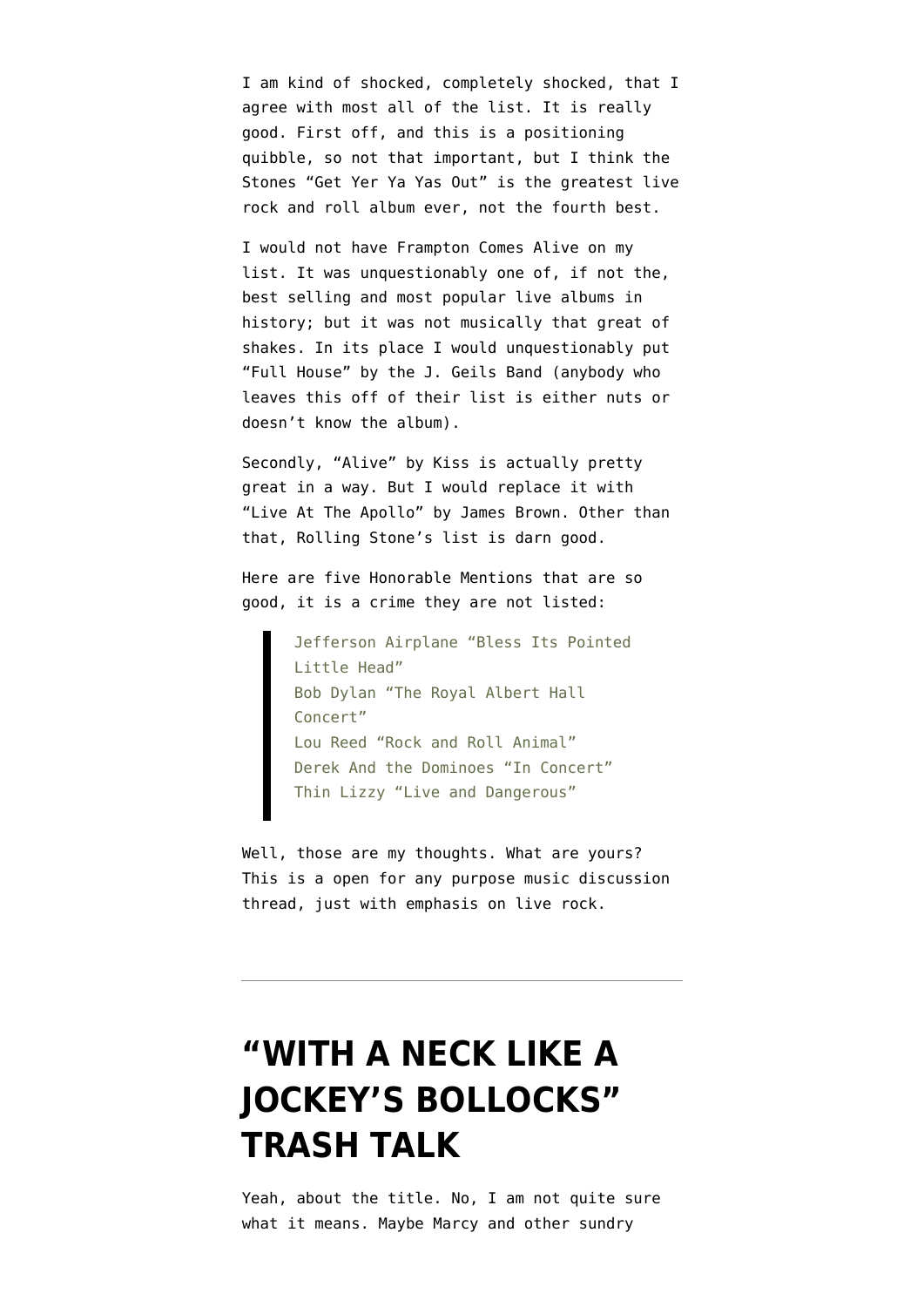mystery guests will be along to explain [the damn](https://twitter.com/emptywheel/status/238839764118302720) [thing.](https://twitter.com/emptywheel/status/238839764118302720)

What I can confirm is that it is unequivocally the single most awesome grouping of words I have seen in a very long time. So I am rolling with it baybee!

And, you know, leave it to the Irish, in this case Michael Higgins, who was not then, but is now, the President of Ireland. And, also, who is, by my marker, a man of and among men. I would quote Mr. Higgins more, but it would not do him justice. Watch the video.

Honestly, sincerely, really unequivocally, whatever the fuck, just listen to Michael Higgins eviscerate the American ethos. It is brutal and real.

Oh, before we go any further, I have a new chapeau. I will, and you can, thank the one and only, ever lovely, Phred for this wondrous occurrence.

Y'all have known I had an affinity for CHEESE since I was a child in elementary school. It was easy then, as there was no NFL team within hundreds of miles, and the one that was there was the Rams, and it was not all that compelling. No, the team of my youth and dreams was Lombardi's Packers. Fuck Dallas, Green Bay was, and is, the people's, and America's, team. Always has been. As the only team actually of the people, it must so be. Don't pitch that crap about teams that are corporately owned, or owned by narcissistic dicks like Jerry Jones.

Knowing my affinity for the once, always, and future real team of America – the ONLY publicly owned and locally controlled, NFL team, the Green Bay Packers, our friend Phred has blessedly provided me with an official CheeseHead. It arrived a couple of days ago, and is the most awesome thing I have been given in a LONG time.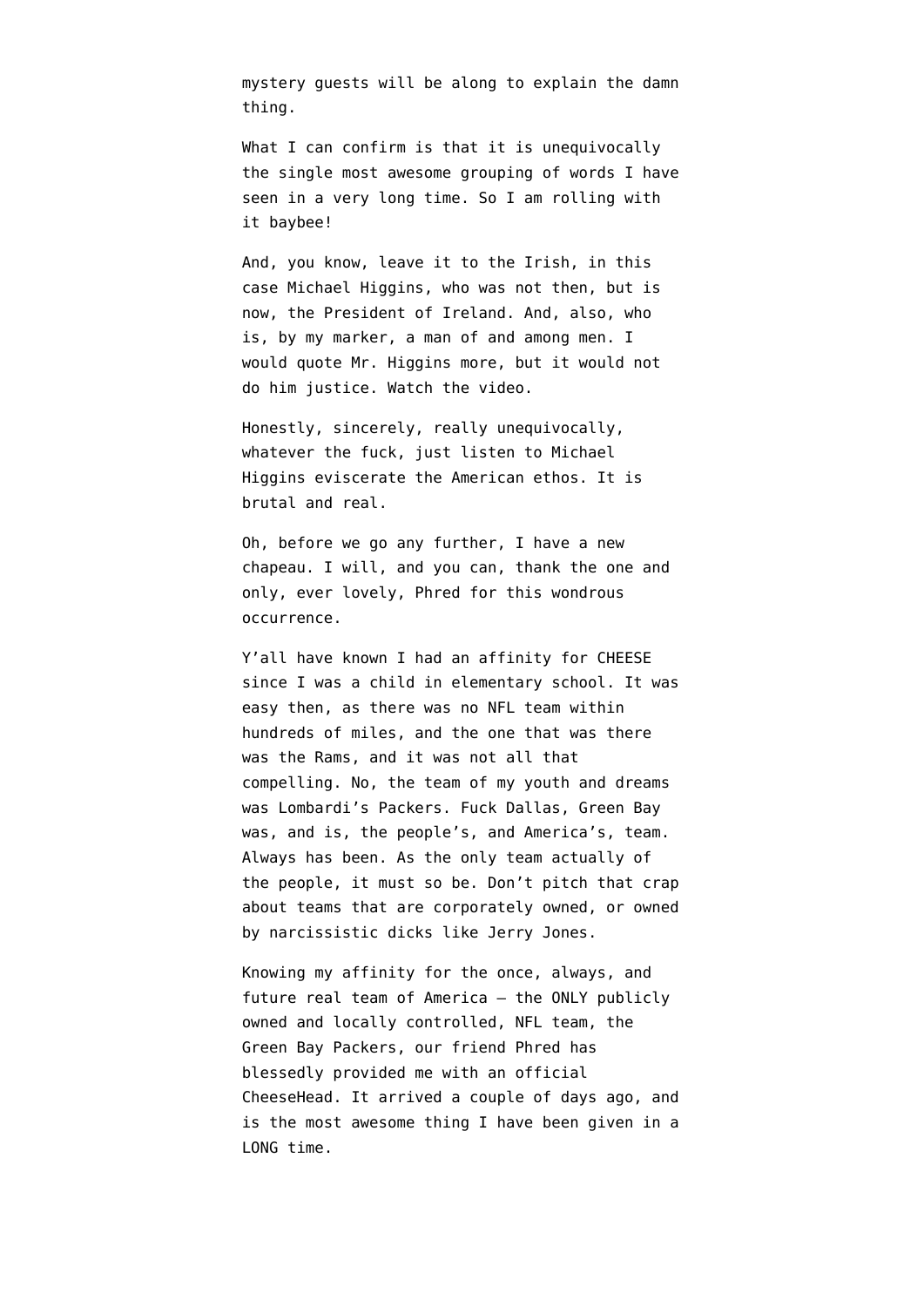

So, I raise my Ronnie Raygun like head to the Great Cheese In The Sky.

Back to Michael Higgins, necks and bollocks. Watch the video. Higgins correctly identifies the wankers in life, I love it and ratify his identification. Precisely.

Now, on to the sporting side of life. Well, normally, Marcy or I post up Trash Talk whenever we are so inclined. Sometimes, however, itinerant [Roving Reporters,](http://www.emptywheel.net/2010/10/01/trash-talk-the-race-is-on-for-zenyatta/) like [Mademoiselle](https://twitter.com/laRosalind/status/238744175519072257) [Rosalind,](https://twitter.com/laRosalind/status/238744175519072257) get all uppity in our grill and force us to Trash.

Oh my. The ignominy of it all.

So, without further adieu, we shall lead off with sailing. Yes, I know, this is all a bit discomfiting for the normal Trash Talk aficionados. Whatta ya gonna do Mofo? We support our own Roving Reporters here at EW. And, by the way, Rosalind ain't no idle Roving Reporter either. Nope. [Rosalind Sails the Seven Seas](http://schoonerzodiac.com/). Or at least those off of  $\theta x$ nard the Pacific shore. Close enough for rock and roll. Rosalind wants to jaw about the America's Cup process. Yes, yes, I was doubting at first too; but [after](http://www.youtube.com/watch?v=VndIuL_NlJY&feature=plcp&newstate=dd6f5ad58d8a0c3864dc7d6277605230) [watching her link,](http://www.youtube.com/watch?v=VndIuL_NlJY&feature=plcp&newstate=dd6f5ad58d8a0c3864dc7d6277605230) it is pretty awesome.

Okay, now that we have covered "Greatest Athletes of Sailing", let us move with all due haste to NASCAR.

Hahahahhahahaha, just kidding. I'm not going to lead, even secondarily, with media shills that go round in lefthanded circles as a profession. Won't do it. Can't do it. Not gonna do it. But, since the Formula One Circus is on it's mid-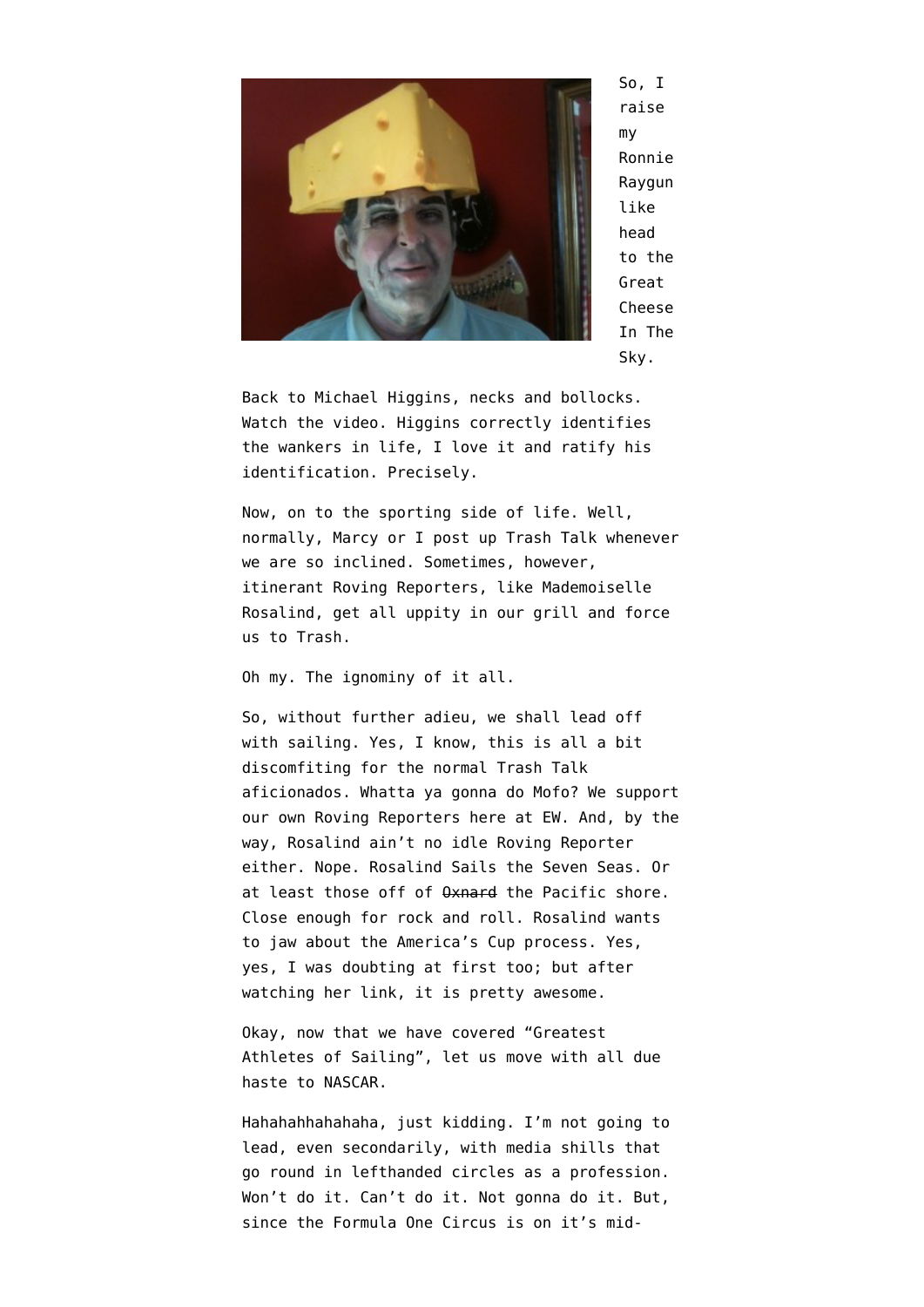season month long hiatus, there is no more Fast Trash worthy of discussion.

That means, as far as active professional sports, My Bloody Valentine in Beantown, Massachusetts is about the biggest story going. And a pretty ugly story it is. You would have thought that for all the money John Henry et al. spent, they could have bought some better Lackeys. But nooooooooo. Y'all got yer teams; bring it with your talk.

It is hard to bring myself to talk about preseason NFL. In my world, the Cards are in midseason suckology form (seriously, no Kurt Warner, no fucking go), Peyton may not be the Peyton of old, but watch out, the Donkos are coming. But, mostly in my world, there is CHEESE. Tell us what is up in your NFL world. Unless it is the Steelers (just kidding; am trying to draw out the elusive Scribe).

Okay, that leaves the Lance Armstrong mess. I came *very* close to ripping hard on Lance Armstrong last night when the news of the abandonment of his defense was announced.

I made argument to [Dave Zirin of the Nation](https://twitter.com/bmaz/status/238825104589590528) and [TJ Quinn of ESPN](https://twitter.com/bmaz/status/238837683286327296) that there was no way to believe Armstrong if, unlike Roger Clemens, Armstrong was not even willing to play out the string of his potential remedies (in the legal domain, this is termed "exhausting one's remedies") supporting his innocence.

I am glad, [largely thanks to Zirin](http://www.thenation.com/blog/169541/lance-armstrong-will-be-stripped-all-his-titles-not-his-fans#), I did not angrily post that last night or this morning; I have reconsidered, a bit, after longer contemplation. Not by a lot, but by enough to discuss. I STILL think if you truly believe in your innocence, and/or have the balls and money to do so, you never stop saying so and defending on that line. That way, it is *pack fair and square*, and nobody can say you weren't there to fight.

Don't kid yourself, there is a qualitative difference between Roger Clemens and Barry Bonds, and Lance Armstrong. Not only were there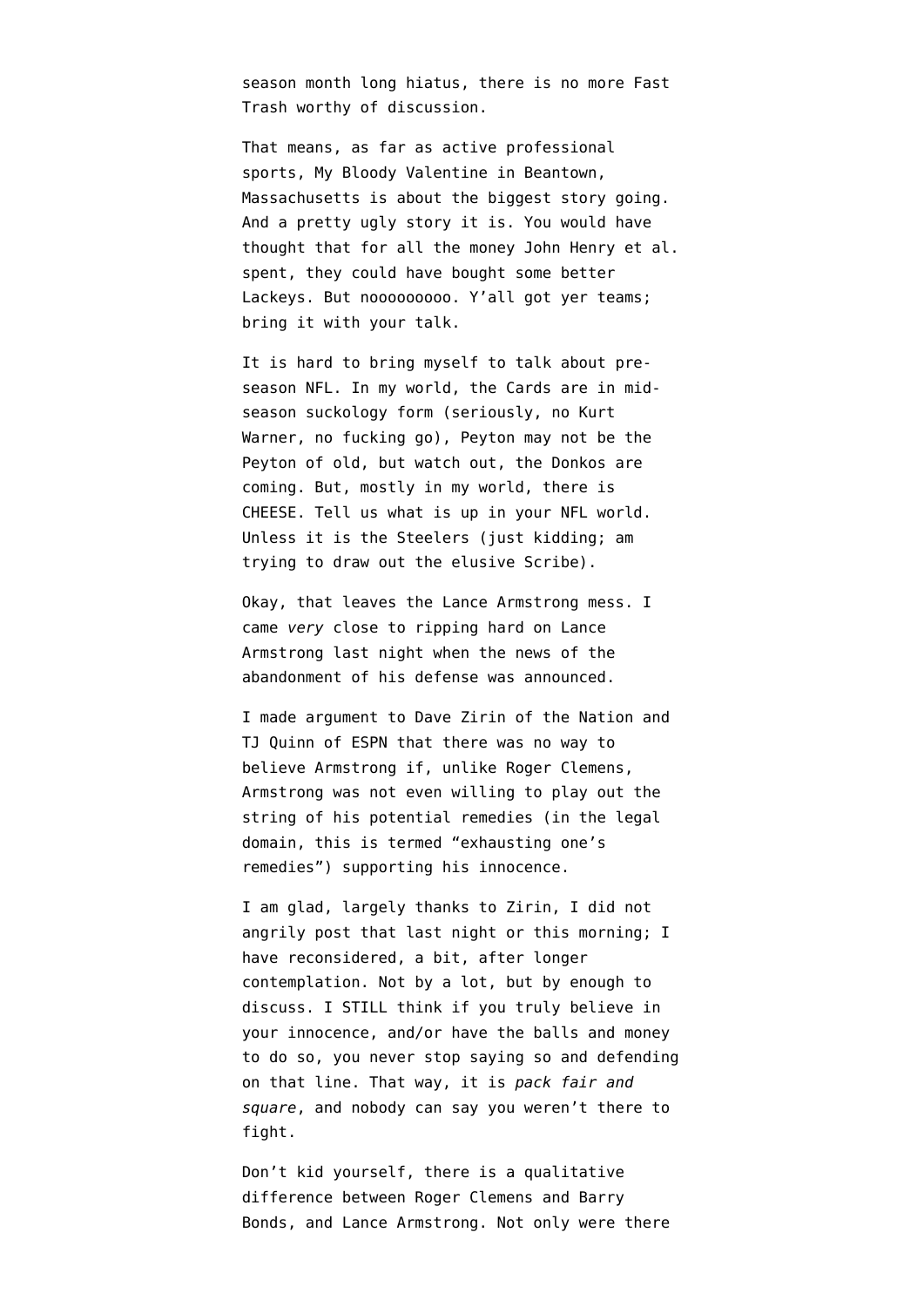no competent, legally admissible, positive tests for the former two (as there were none for Armstrong); there were, more importantly, and unlike with Armstrong, never, at any time, any teammates who inculpated them (and, no, sorry, Andy Pettitte did NOT do so for Clemens).

Armstrong may not have had positive lab tests, but there were a boatload of former teammates and cycling adjuncts that were ready to testify against him and that is pretty harsh as an evidentiary picture with a jury looming. What does it mean without a trial and crossexamination? I don't know for sure, and neither do you or anybody else, because the one person who squelched that knowledge was…….Lance Armstrong. And, yeah, that does mean something to anybody that is not an apologist.

The above having been said, it is hard to argue with Armstrong's posit that [further contesting](http://nbcsports.msnbc.com/id/48773712/ns/sports-cycling/?__utma=14933801.1785501418.1344884681.1345704874.1345812084.23&__utmb=14933801.1.10.1345812084&__utmc=14933801&__utmx=-&__utmz=14933801.1345140257.12.3.utmcsr=t.co%7Cutmccn=(referral)%7Cutmcmd=referral%7Cutmcct=/ESxd00Sv&__utmv=14933801.%7C8=Earned%20By=msnbc%7Ccover=1%5E12=Landing%20Content=Mixed=1%5E13=Landing%20Hostname=www.nbcnews.com=1%5E30=Visit%20Type%20to%20Content=Earned%20to%20Mixed=1&__utmk=253795976) [was a waste of time](http://nbcsports.msnbc.com/id/48773712/ns/sports-cycling/?__utma=14933801.1785501418.1344884681.1345704874.1345812084.23&__utmb=14933801.1.10.1345812084&__utmc=14933801&__utmx=-&__utmz=14933801.1345140257.12.3.utmcsr=t.co%7Cutmccn=(referral)%7Cutmcmd=referral%7Cutmcct=/ESxd00Sv&__utmv=14933801.%7C8=Earned%20By=msnbc%7Ccover=1%5E12=Landing%20Content=Mixed=1%5E13=Landing%20Hostname=www.nbcnews.com=1%5E30=Visit%20Type%20to%20Content=Earned%20to%20Mixed=1&__utmk=253795976). The appearance is quite right that Travis Tygart and USADA had it out for Lance Armstrong and that the cause was lost, and the fix in, form the start.

The thing that sticks in my craw is, and I understand more than a little about litigation of parallel prosecution matters (remember, the Armstrong case WAS ginned up by the same ethically questionable Federal investigator, Jeff Novitzky, as plied the Bonds and Clemens cases). Anything with Jeff Novitzky involved should invite a LOT of questions, always. [Jeff](http://www.cyclingnews.com/features/lance-armstrongs-new-nemesis-federal-agent-jeff-novitzky) [Novitzky is the worst kind of crusading federal](http://www.cyclingnews.com/features/lance-armstrongs-new-nemesis-federal-agent-jeff-novitzky) [menace](http://www.cyclingnews.com/features/lance-armstrongs-new-nemesis-federal-agent-jeff-novitzky), the out of control power mad special agent.

You have to wonder if there is not a good reason there were no meaningful convictions resulting from the Bonds, Clemens and Armstrong cases which were the linchpins of Novitzky's persecution. A persecution which originated with the overblown BALCO cases. There is left, in the wake, a legacy of leveraged persecution and failed prosecution; the common thread of which is Jeff Novitzky. There may be something to be drawn there.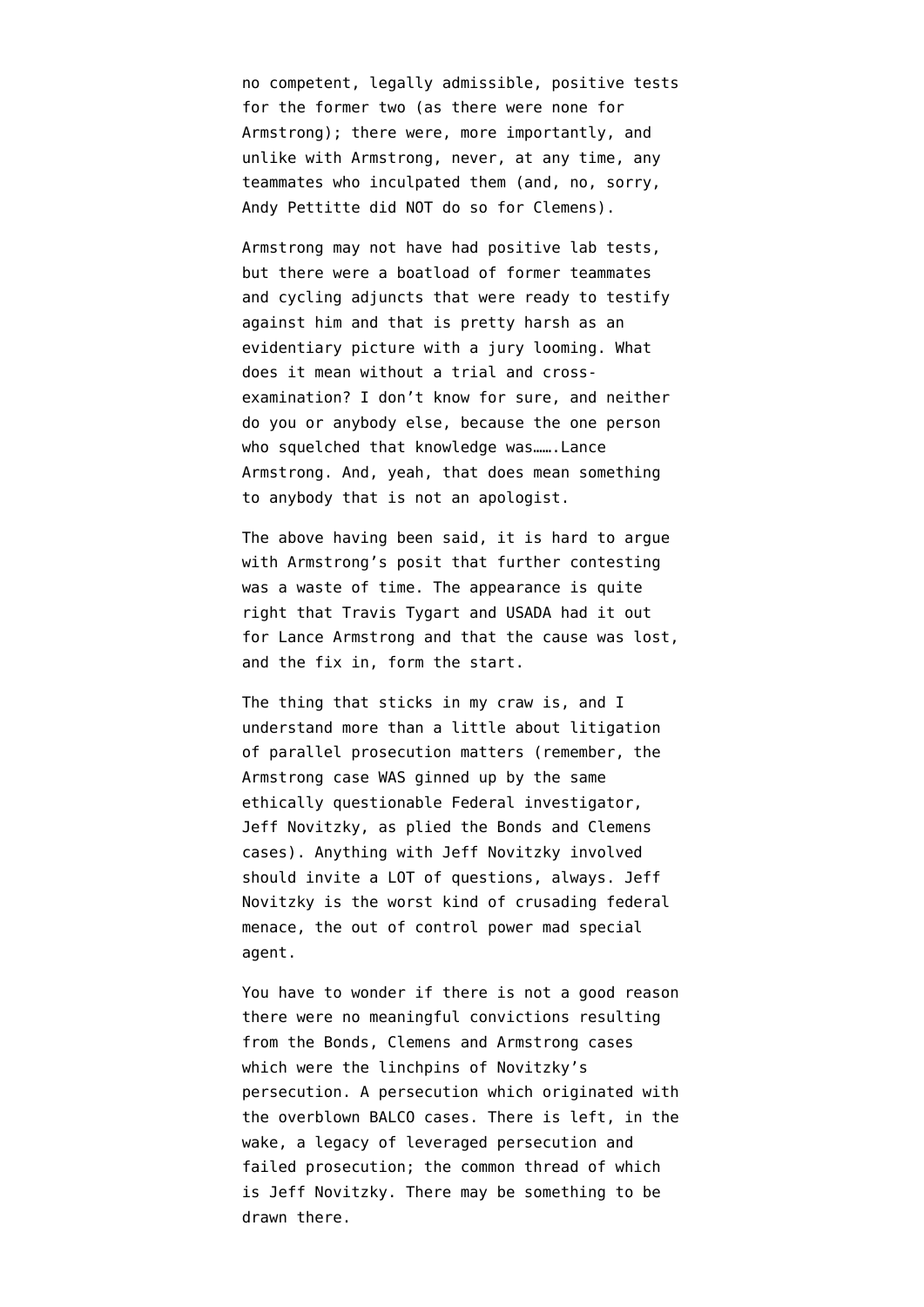But that is what we have now. When Jeff Novitzky and the DOJ cannot get a head on a criminal stick like Roger Clemens or Lance Armstrong, they show their pettiness, in this case Novitzsky, by moving to prosecution against Armstrong by authorities without such due process niceties as actual proof beyond a reasonable doubt. The USADA, was a perfect vehicle to gut shoot and eviscerate Armstrong. Make no mistake, if Novitzky could have done that to Bonds and Clemens, he would have. It is not right.

All of the above having been stated, upon information and/or belief, it is still depressing, and instructive, that Armstrong chose to not exhaust his remedies and play out the legal string. And, again as someone who has seen the devastating and wrong results that can occur from ultra-aggressive parallel prosecutions, such as we have just seen from Novitzky, DOJ and USADA, there can be a point to where it is no longer viable to fight in the face of the onslaught.

I see no reason that Lance Armstrong is wrong in that assessment here; however, his legal team had already worked up the defense. There would NOT have been all that much more legal expense necessary to expend to play out the string.

There was, however, a LOT of embarrassment in the form of ten or more former teammates and/or doctors formally testifying against him. That would have been even more devastating to Lance Armstrong, Inc. And that is why Lance pulled the escape hatch lever when and where he did. You cannot blame him, but you sure as hell cannot exculpate him, it is an effective legal admission.

By doing as he did, Lance Armstrong has insured that he will remain a duality in the sporting conscience – both the persecuted innocent and the epitome of cowardly guilty – both at the same time. Curiously, I kind of bite off on both as being valid. Neither may be individually right; neither will likely ever be proven wrong.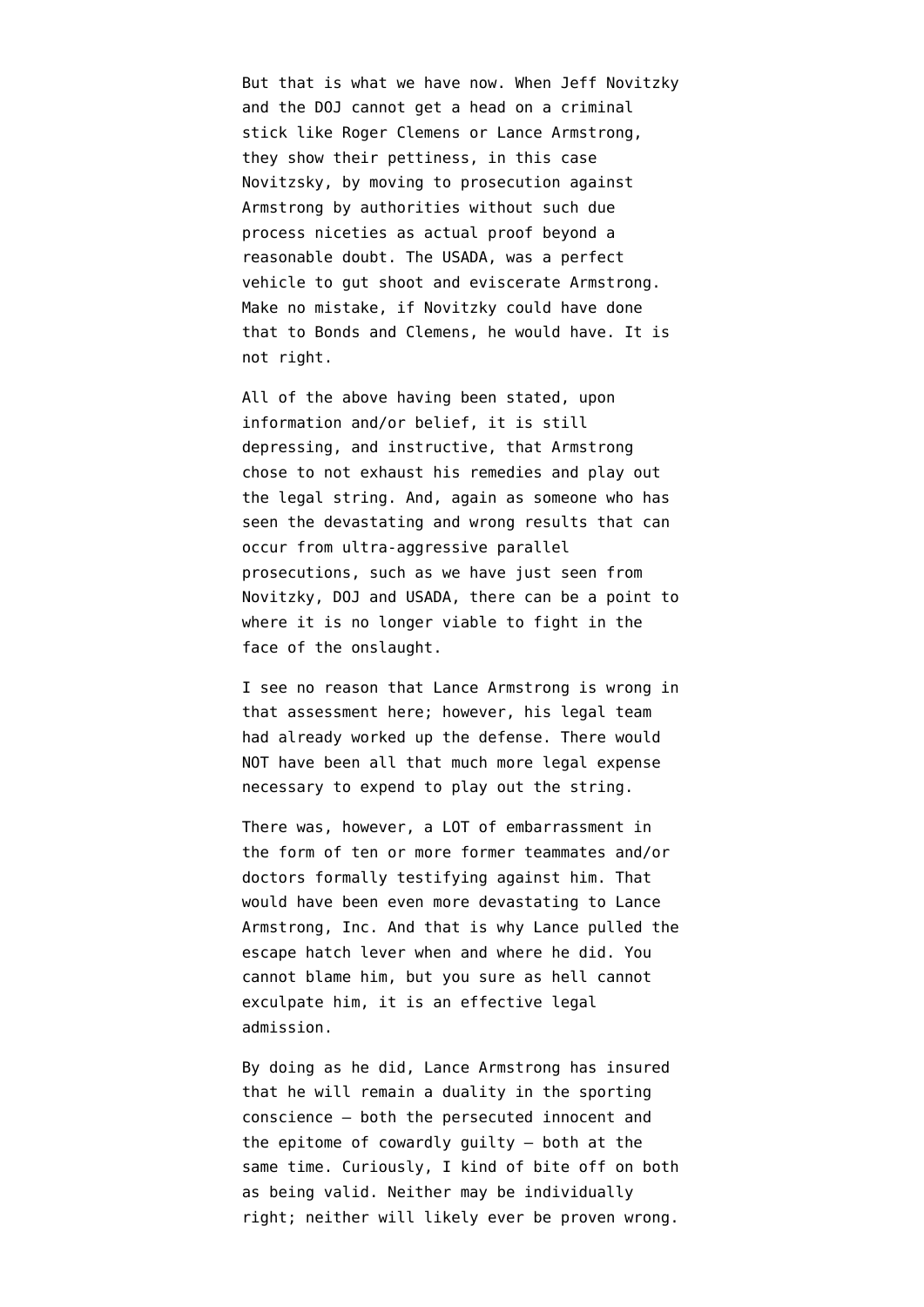So be it, and let the record so, conflictingly, reflect. The one thing you will never take away from Armstrong is what he has done to fight cancer. That sticks, and this may have been the best path for Armstrong to continue his work. If so, then it was a fair call for him to make.

Well folks, that is Trash for today. I am sure there is more (hey, if ya got some Little League world Series shit, bring it). Maybe you are in to polo, water polo or, ugh, soccer; whatever, if you want to yammer, this is your forum.

Rip This Fucking Joint!! (Oh, hey, is Bobby Keys one badass blowing bitch on the sax or what??)

#### **[HOCKENHEIM, HIGHWAY](https://www.emptywheel.net/2012/07/21/hockenheim-highway-stars-aurora/) [STARS & AURORA](https://www.emptywheel.net/2012/07/21/hockenheim-highway-stars-aurora/)**

It is time for the *Formula 1 Grosser Preis Santander Von Deutschland 2012*. There is that.

Then there is the fact Jon Lord [has died.](http://www.guardian.co.uk/music/2012/jul/16/jon-lord) If you do not know Jon Lord, he was a founding member of, and keyboard player for, Deep Purple. One of the more underrated keyboard players, and bands, of all time (by my book anyway). RIP

And, indescribably, twelve more souls died in Aurora, with scores more injured gravely. I would love to say something pithy, profound and appropriate. However, I have no clue what that would be.

A lot of other stuff has also transpired demanding extreme talking of the trash. The video embedded to the upper right is custom made by my daughter, Jenna, and I, from CGI runs of the Hockenheimring set to the sounds of the timeless Deep Purple classic *Highway Star*. All for this F1 Trash and wake for the Lord thread. Okay, mostly her work, but she swears even I can be taught the necessary skills. We'll see about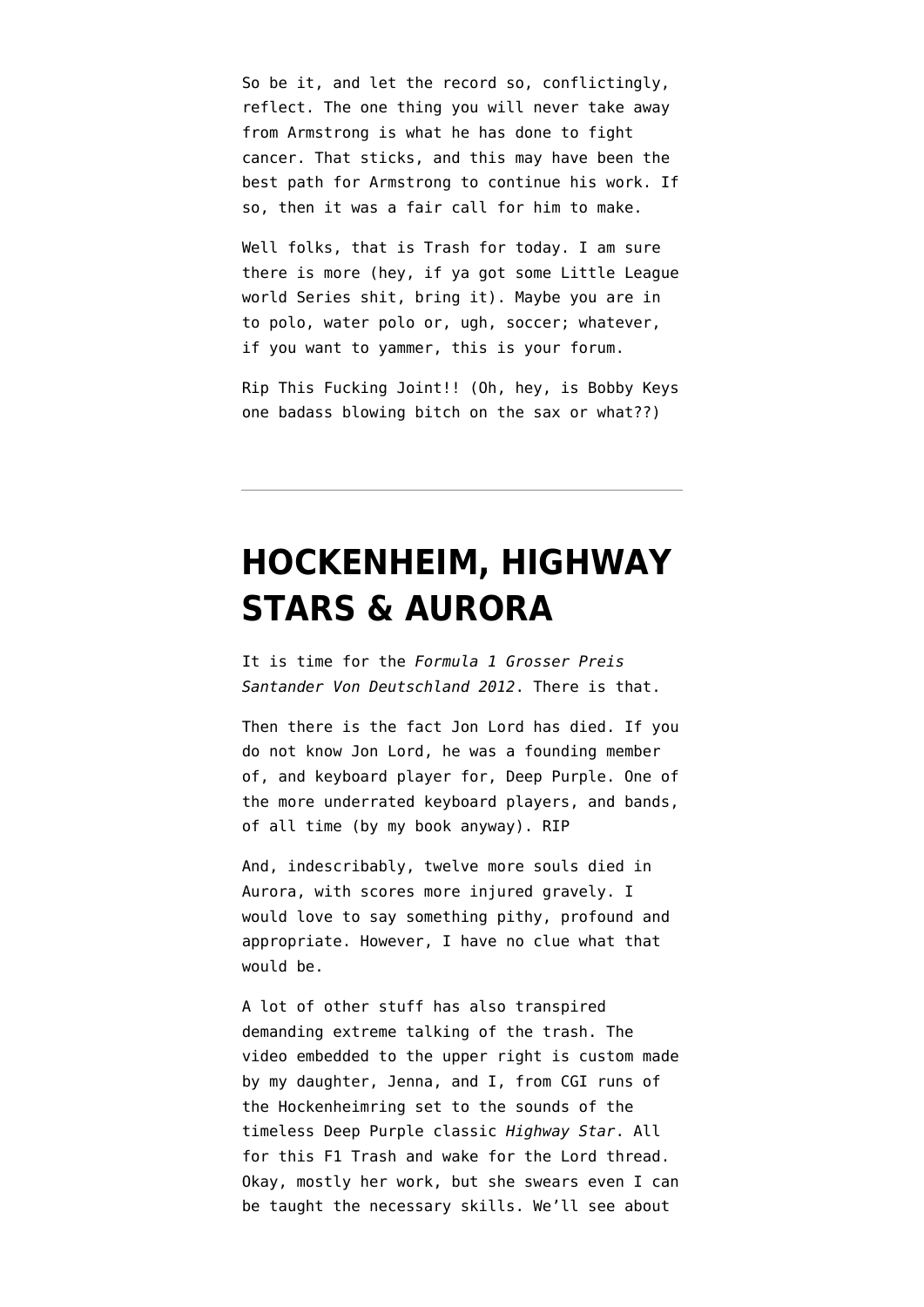that. With no further adieu…..

Let's roll.

We are in the summer doldrums. [No football](http://network.yardbarker.com/nfl/article_external/video_larry_fitzgerald_thinks_calvin_johnson_is_a_better_fantasy_wr_option/11247694?linksrc=foxrg_home). No basketball. Do they even play hockey in the States? I forget. I understand there is some kind of athletic contest coming up across teh pond. In a move that may well INCREASE the safety of one and all, in Olympic Village and the world over, actual stiff British upper lip troops will be filling in for [corrupt,](http://www.independent.co.uk/news/business/news/pressure-mounting-on-g4-boss-buckles-to-resign-7945493.html) [fraudulent and incompetent G4 Mercenary](http://www.independent.co.uk/news/business/news/pressure-mounting-on-g4-boss-buckles-to-resign-7945493.html) [Contractors](http://www.independent.co.uk/news/business/news/pressure-mounting-on-g4-boss-buckles-to-resign-7945493.html).

Other than that, there is the start of the second half of the baseball season and……Formula One! This week is the German Grand Prix at Hockenheim.

Uh, BREAKING NEWS: My TeeVee just told me:

"For years people have been working to perfect the margarita. At last, the wait is over. Introducing [Bud Light Lime](http://www.huffingtonpost.com/2012/04/27/bud-light-lime-a-rita_n_1460095.html) [Margaritas](http://www.huffingtonpost.com/2012/04/27/bud-light-lime-a-rita_n_1460095.html). The ready to drink margarita. With the refreshing twist of Bud Light Lime."

While I had [heard of Bud Light Lime before](http://www.rollingstone.com/politics/news/the-runaway-general-20100622?print=true), from Uncle [Stanley McChrystal,](http://www.emptywheel.net/2010/06/25/the-wapos-very-funny-idea-of-source-protection/) this is something NEW and, apparently, wonderful. Or, you know, not.

At any rate, qualifying is about to go off at the German Grand Prix. Hockenheimring is a relatively flat, and [traditionally very fast](http://www.formula1.com/races/in_detail/germany_873/circuit_diagram.html) [circuit.](http://www.formula1.com/races/in_detail/germany_873/circuit_diagram.html) The video really gives a good feel for it. Although shorter than [originally laid out to](http://en.wikipedia.org/wiki/Hockenheimring) [be,](http://en.wikipedia.org/wiki/Hockenheimring) it is still nearly three miles long and presents numerous opportunities for overtaking.

At practice, the rain spoiled the fun, and [especially so for the German favorite](http://www.telegraph.co.uk/sport/motorsport/formulaone/mercedes/9416060/German-Grand-Prix-2012-Michael-Schumacher-sent-spinning-as-Mercedes-suffer-water-torture.html), Michael Schumacher. The Mercedes team may be further plagued by a five place penalty on the grid due to a gearbox change in Nico Rosberg's equipment. Things were brighter, however, for McLaren, who saw Jenson Button be fast with Lewis Hamilton close behind.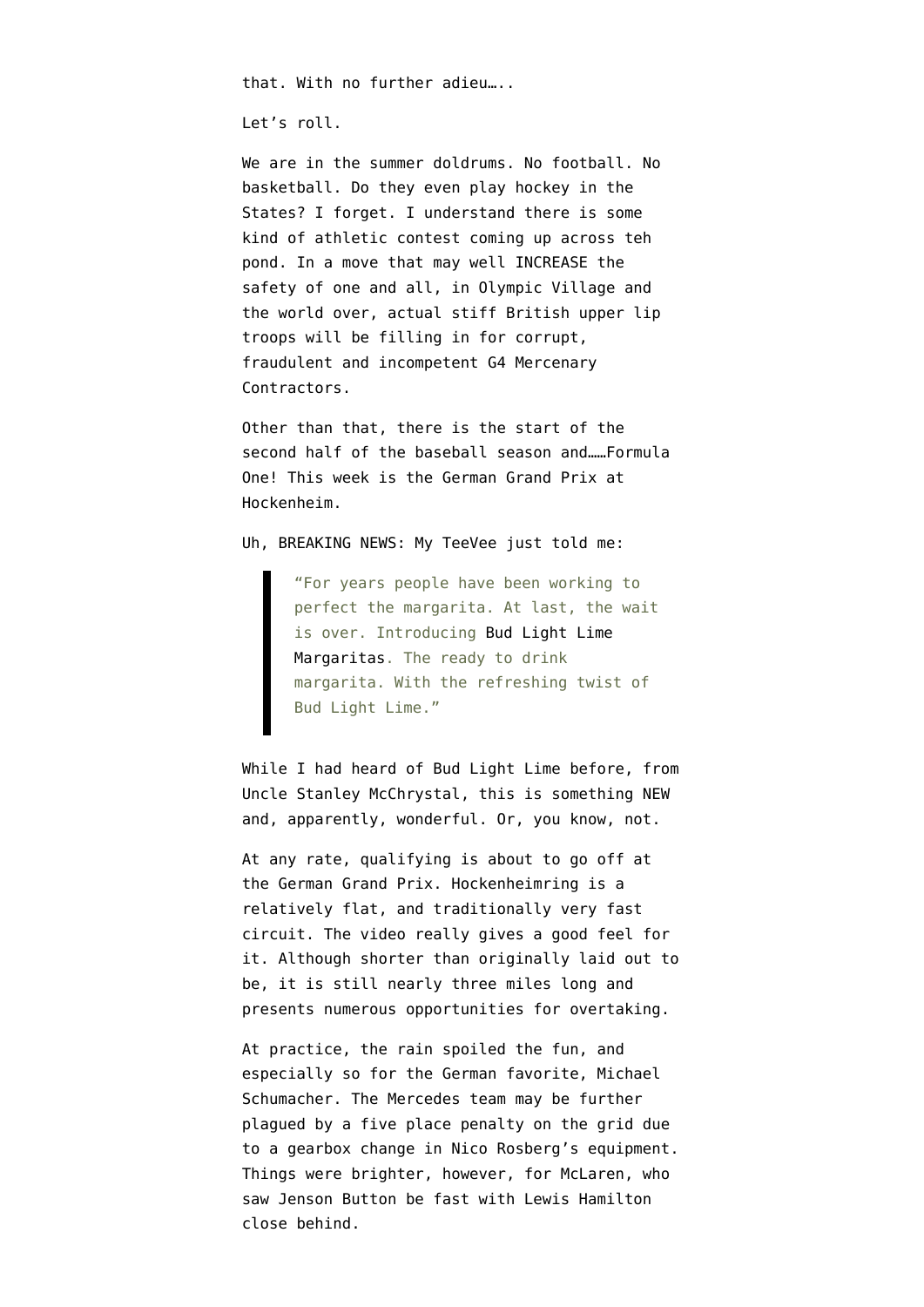The skies do not look to clear for Saturday's qualifying, but the rain may hold off. [Quick addendum: watching Q3 now and the track is soaking wet. Both Alonso and Schumacher are radioing that it needs to be stopped, but the stewards do not appear so inclined. The ability of these drivers to keep their cars on the track in these conditions is simply stunning] Race day will be a crapshoot though. Updates after qualifying will be in comments below.

Which brings us to Aurora. I was still up early Friday morning when the first word of the tragedy started coming in. I thought about posting something, but was so numb there was just nothing to say. Not sure much has changed in that regard. The root facts are on the usual relentless babble stream of cable news etc. and I have not even checked in in a bit to see the latest. The one take that really stuck out to me was by [David Sirota](http://www.salon.com/2012/07/20/call_it_terrorism/), who lives literally right by the scene in suburban Denver:

> Confronting that question, of course, is  $mind$ -bending and painful  $-$  in the age of "War on Terror" agitprop that purposely defines terrorism in one specific, narrow and politically convenient way, it's akin to the cognitive difficulty of pondering the size of the universe … or, perhaps, death itself. It takes us out of our comfort zone and forces us to consider the causes of all kinds of extremism and violence — not just the foreign Islamic kind that we so flippantly write off as alien. Indeed, at a time when so many bloodlusting Americans cheer on our government proudly assassinating the imams who allegedly inspire Muslim terrorism, a shooting like this (if, indeed, it had nothing to do with Islamic extremism) begs us to wonder why we don't feel similarly bellicose or enraged at the inspirations fueling so many other forms of terrorism — whatever those inspirations may be.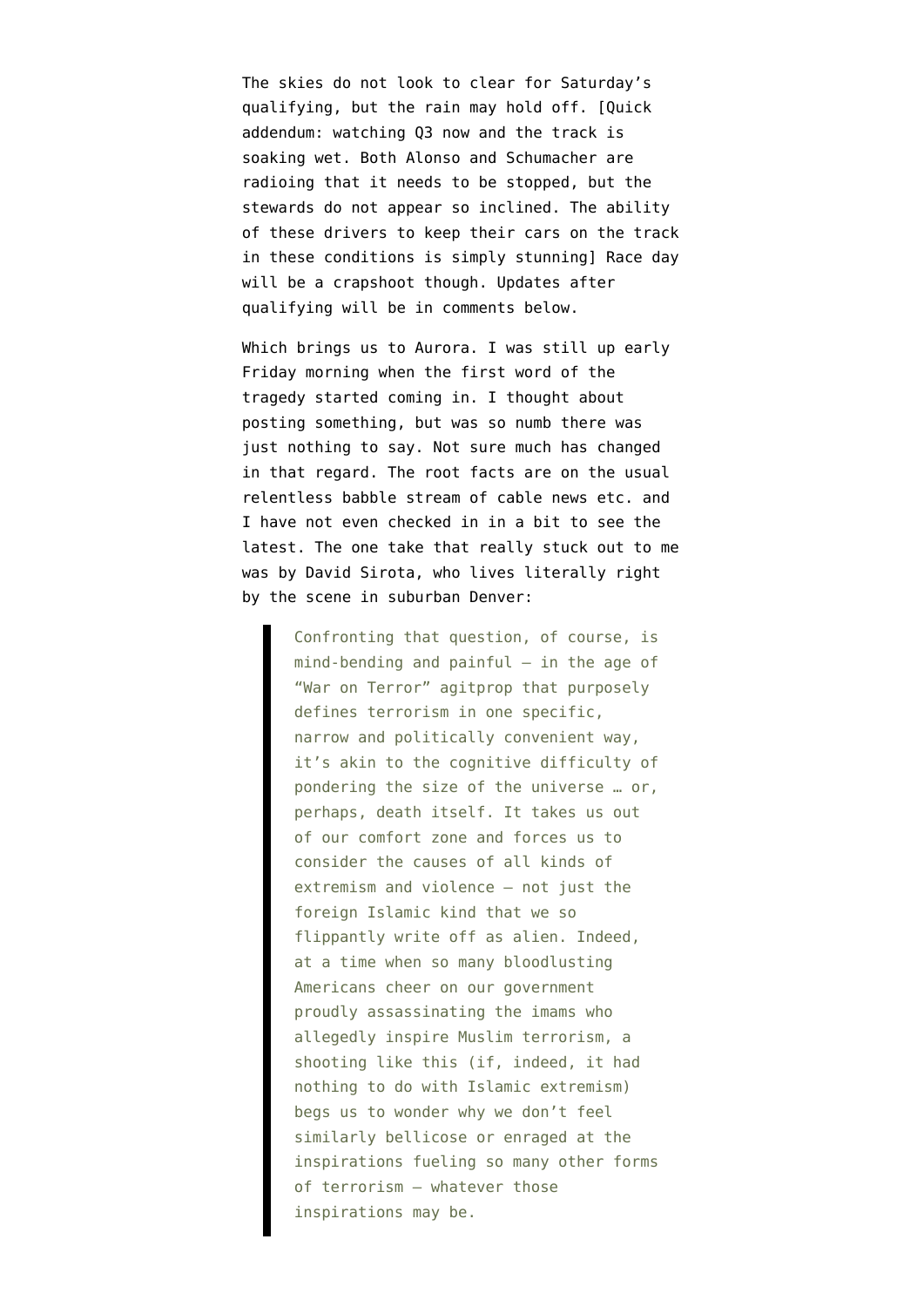These contradictions and omissions, of course, are why such a question will almost certainly be ignored in the nowpracticed kabuki theater of horror porn — the kind where vote-seeking politicians issue meaningless platitudes, ratings-stalking reporters breathlessly recount the gory details and attention-starved pundits preen in front of cameras to prognosticate about the electoral implications of mass murder in a presidential swing state. Carefully avoiding the T-word, it is a conspiracy of distraction and reduction, playing to our reflexive desire for soothing diversions and simple answers. The conspirators expect that when the cameras eventually pan away from the cataclysm, we will slip back into hypersleep for another few weeks, until the next massacre hits, and then the cycle will begin anew.

Yep. About right.

There may not be much front line sports on this weekend, but there is certainly a lot to talk about. What have you all been up to? What is on your mind? Let's talk.

#### **[DALLAS TRASH TALK](https://www.emptywheel.net/2012/05/24/dallas-trash-talk/)**

That's right mofo's, we gots us a full on food fight here on the Emptywheel blog.

What's it all about? Well, when you get down to it, it is ALL about Dallas.

No, I am not talking about J.R. Ewing (and who shot him – psssst it was [Bing Crosby's](http://en.wikipedia.org/wiki/Who_shot_J._R.%3F) [daughter\)](http://en.wikipedia.org/wiki/Who_shot_J._R.%3F), Bobby Ewing, Sue Ellen, Pamela, Christopher or John Ross. No, I am not talking about *that* Dallas. Although, I would like to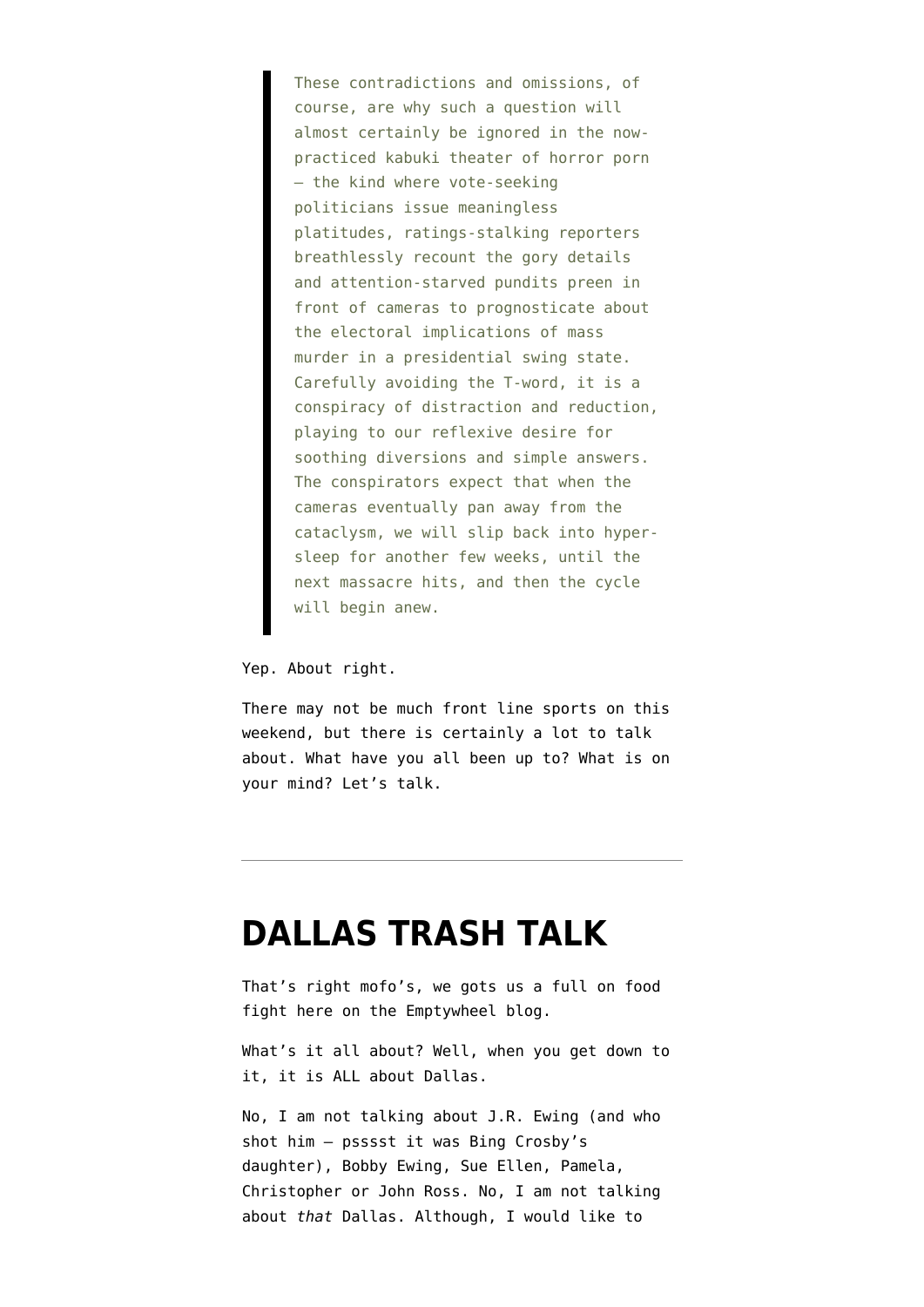note, the New Dallas premiers on TNT channel on June 13th and, all things considered, it looks very appropriately oily and greasy just like the original Dallas. And, I have to confess, I *loved* the original Dallas. In fact, my roommates and I had the most awesome tux & tails "Who Shot JR" party you can imagine when I was in graduate school in Boulder. It was a certified event in the Boulder social scene of the day. The trailer for the New Dallas is to the right. Get used to it, there is likely to be more of this!



But that is NOT the Dallas I am talking about here today. Oh no. No, the Dallas I am talking about here and today is Dallas Escobedo. Most awesome champion pitcher for the Arizona State University Lady Sun Devils.

That would be the [Defending NCAA Champion ASU](http://www.statepress.com/2011/06/07/sun-devil-softball-claims-2011-national-championship-2/) [Sun Devils.](http://www.statepress.com/2011/06/07/sun-devil-softball-claims-2011-national-championship-2/) Thank you very much.

And, as luck would have it, Dallas and the Devils are back in the hunt for the 2012 College Softball World Series. Tonight they play their first 2012 Super Regional game against Louisiana Lafayette at  $-$  oh wait  $-$  that would at [Alberta](http://www.asu.edu/tour/tempe/alber.html) [B. Farrington Stadium](http://www.asu.edu/tour/tempe/alber.html); conveniently the home of the Lady Sun Devils!

So what about the Emptywheel blog food fight?? Oh, well, you see we now have this SEC interloper guy, Jim White. Honestly, it was distressing enough that I had to share time with an itinerant Big-10, Big-10.2, Big-10.2.5 – hell whatever – woman, but now the Gators are representing?? Well, I just don't know anymore.

If you are from Alabama, do NOT troll this post! You see, the Crimson Tide (another criminal SEC